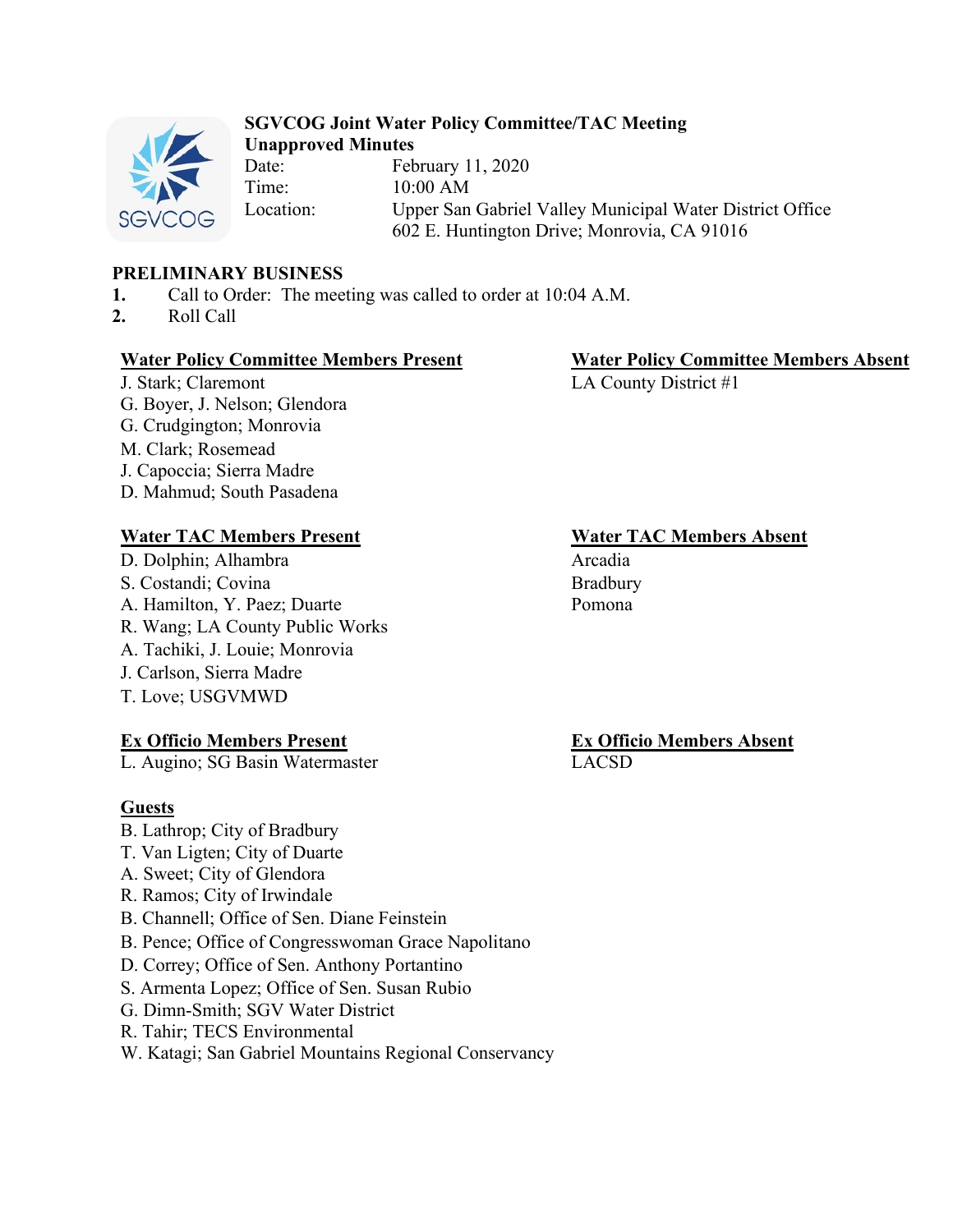## **SGVCOG Staff**

C. Sims

S. Matthews

#### **3.** Public Comment

R. Tahir expressed concerned with the Committee's support of a scientific FIB study by Richard Watson. He was concerned with the project proposal process, the lack of an RFP, and felt that other entities could more cheaply do this type of study.

**4.** Changes to Agenda Order. No changes to agenda order.

## **CONSENT CALENDAR**

**5.** Water Committee/TAC January Meeting Minutes **There was a motion to approve the consent calendar. (M/S: J. Nelson/G. Grudgington)**

**[MOTION PASSED]**

| AYES:           | Claremont; Glendora; Monrovia; Rosemead; Sierra Madre; South Pasadena; |
|-----------------|------------------------------------------------------------------------|
|                 | Alhambra; Covina; Duarte; LA County Public Works; USGVMWD              |
| NOES:           |                                                                        |
| <b>ABSTAIN:</b> |                                                                        |
| <b>ABSENT:</b>  | LA County District 1; Arcadia; Bradbury; Pomona                        |

#### **DISCUSSION ITEMS**

**6.** Working Proposal of the Regional Phase 1 Municipal Separate Storm Sewer System (MS4) NPDES Permit

Water TAC Vice Chair A. Tachiki gave an overview of the main technical areas of concerns: Trash TMDL, Compliance Schedule, IGP Training, Fiscal Resources, Toxicity, Safe Clean Water Integration, and Legal Issues. The Committee discussed each of these issue areas, providing additional comments and modifications. Those specific additions are as follows:

- *Annual Report Forms:* The new requirement of semiannual reporting will be incredibly costly to cities.
- *Compliance Schedule:* If compliance within five years is not feasible to a Permittee, then the Permittee should be able to demonstrate a plan towards compliance.
- *IGP Training:* If this responsibility is to be delegated to Permittees, then we believe it is inappropriate for Permittees to be financially burdened by IGP training. The SGVCOG recommends that training be funded and run by the Regional Board. Moreover, Permittees should be exempt from this training if the inspection work is outsourced to contractors. We recommend that IGP training be reserved for those who perform the inspections.
- *Fiscal Resources:* Fiscal resources of the Permit should be further integrated with the Safe Clean Water program as our member cities and agencies do not anticipate any funding beyond Measure W funds.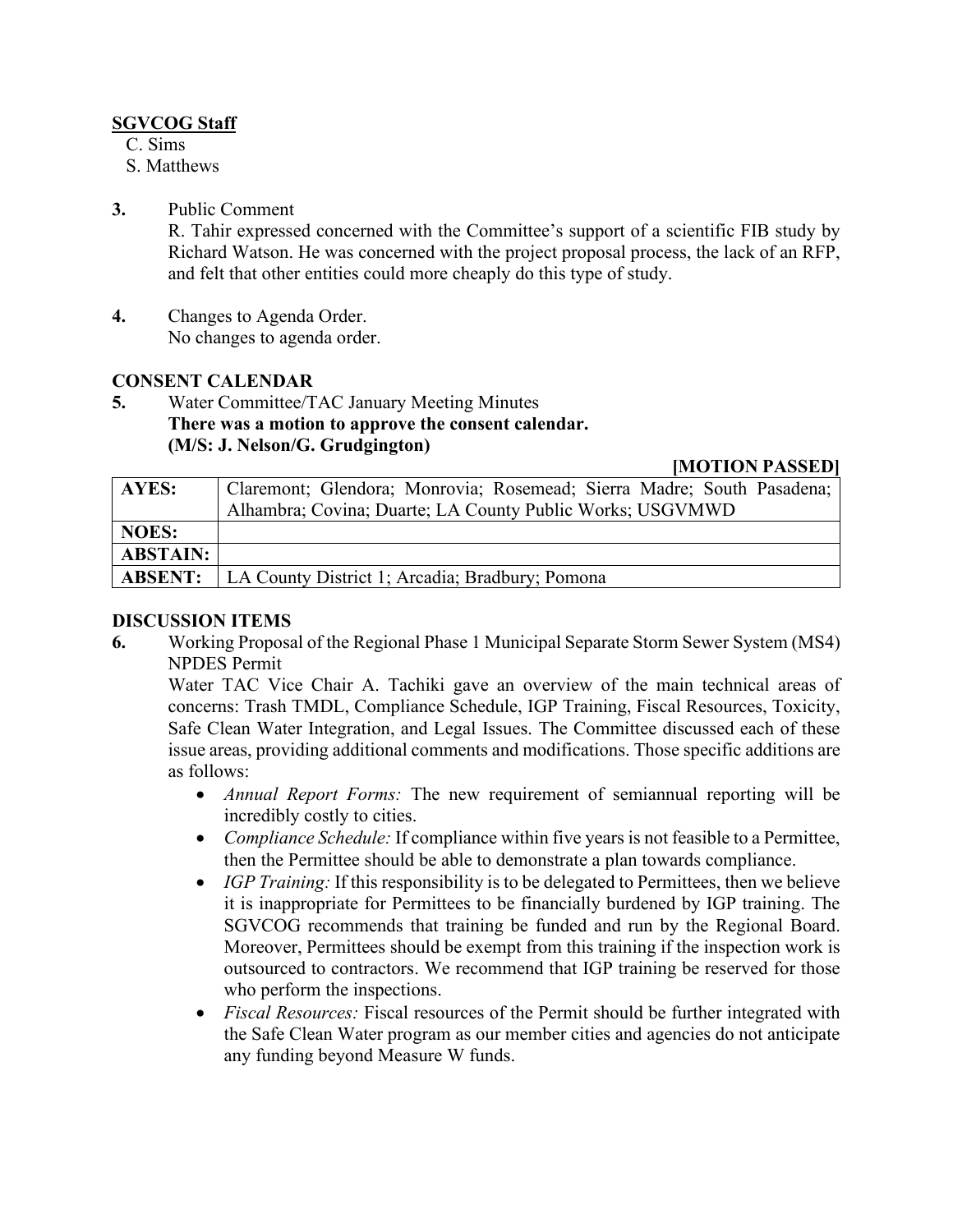- *Toxicity:* The laboratory testing obligation of this Permit requires HRM analysis in picograms that many laboratories in our region are not equipped to do. This new requirement will add substantial costs.
- *Legal Issues:* Remove more in-depth legal analysis and focus on working collaboratively with Regional Board to reach reasonably achievable goals.

## **There was a motion to approve the comments with modifications as discussed. (M/S: G. Crudgington/J. Carlson)**

#### **[MOTION PASSED]**

| <b>AYES:</b>   | Alhambra; Claremont; Covina; Duarte; Glendora; Monrovia; Rosemead; Sierra |
|----------------|---------------------------------------------------------------------------|
|                | Madre; South Pasadena; USGVMWD                                            |
| <b>NOES:</b>   |                                                                           |
|                | <b>ABSTAIN:</b>   LA County Public Works                                  |
| <b>ABSENT:</b> | LA County District 1; Arcadia; Bradbury; Pomona                           |

**7.** State Water Resources Control Board Draft Order

C. Sims gave an overview of the comments. D. Mahmud provided minor language modifications to the comment letter.

## **There was a motion to approve the comments with modifications as discussed. (M/S: G. Crudgington/D. Diamond)**

## **[MOTION PASSED]**

| AYES:          | Alhambra; Claremont; Covina; Duarte; Glendora; Monrovia; Rosemead; Sierra |
|----------------|---------------------------------------------------------------------------|
|                | Madre; South Pasadena; USGVMWD                                            |
| <b>NOES:</b>   |                                                                           |
|                | <b>ABSTAIN:</b>   LA County Public Works                                  |
| <b>ABSENT:</b> | LA County District 1; Arcadia; Bradbury; Pomona                           |

## **UPDATE ITEMS**

**8.** Legislative Updates

C. Sims reported that AB 755, the California Tire Fee bill, would officially not be moving forward. Assemblywoman Rubio will be reintroducing AB 1093. COG staff and Committee member will travel to Sacramento to attend a meeting with Rubio and the Chair and staff of the State Water Board to discuss Financial Capability Analysis for MS4 permittees.

**9.** Litigation Updates

D. Mahmud reported on the City of Duarte's case. The Court is going to look at the Regional Board's enforcement. The Court on its own motion, fast-tracked the appeal and recognized importance of this case.

- **10.** Safe Clean Water Updates
	- a. Overall Updates
	- b. Rio Hondo WASC
	- c. Upper Los Angeles River WASC
	- d. Upper San Gabriel River WASC

There was no Safe Clean Water update.

**11.** E/WMP Updates

There were no E/WMP updates.